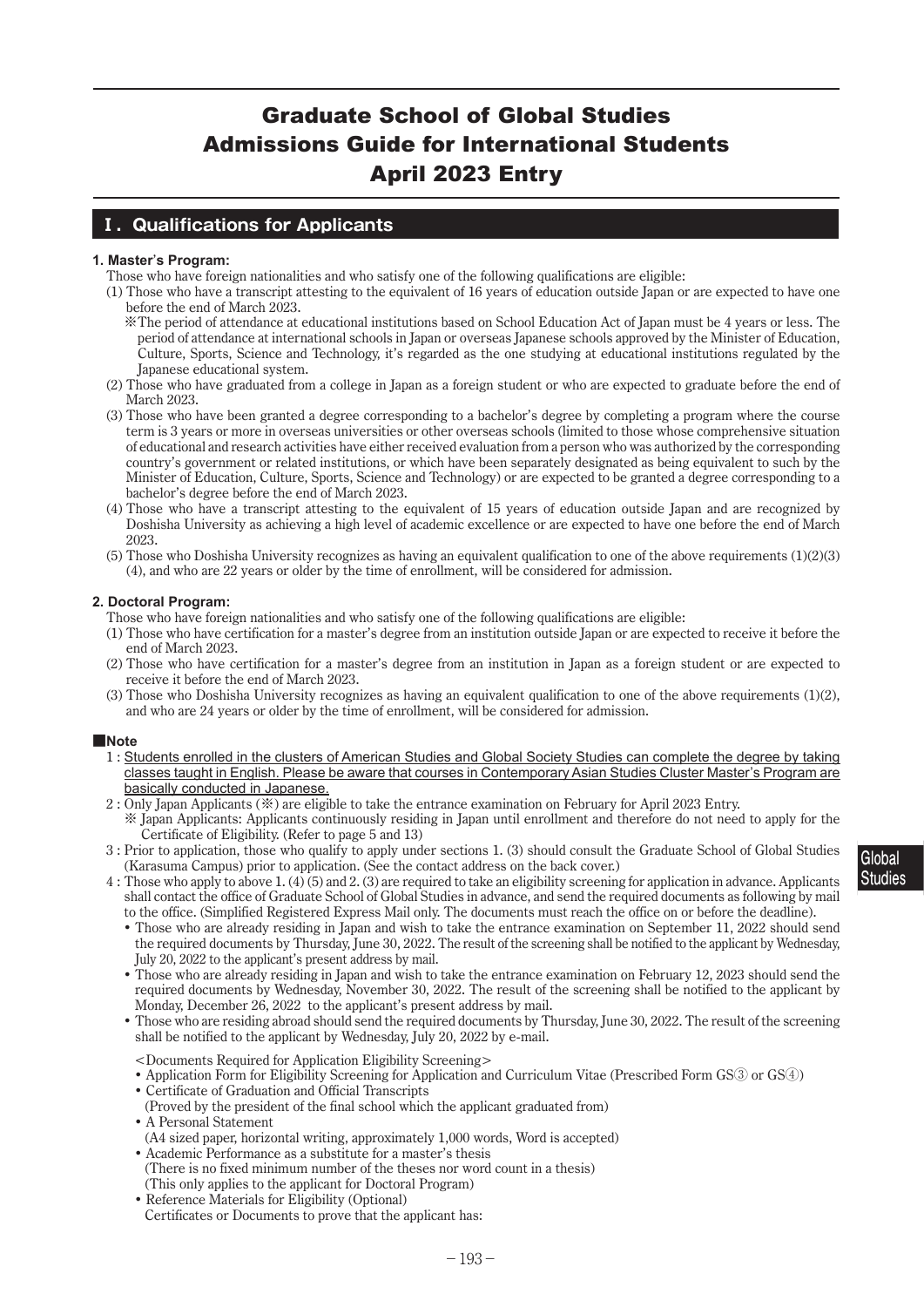-National Qualifications

- -Foreign Language Proficiency
- -Academic History after graduating from the final school which the applicant completed
- -Research or Activity Experiences
- -Qualities and Ability relevant to applicant's working background, position, specialized/professional field
- 5 : Applicants who have any questions concerning the qualifications other than above Note3, 4 should consult the Office of International Students prior to application.
- 6 : Admission will be denied if the applicant who passes the entrance examination does not meet the application requirements by the end of March 2023.

# **Ⅱ.Degree, Major, Cluster, Student Status and Number of Students Admitted**

| <b>Degree</b> | <b>Major</b>            | <b>Cluster</b>                                                              | <b>Student Status</b> | <b>Number of Students Admitted</b> |
|---------------|-------------------------|-----------------------------------------------------------------------------|-----------------------|------------------------------------|
|               |                         | American Studies Cluster                                                    | Regular               | Limited                            |
| <b>Master</b> | Global Studies          | Contemporary Asian Studies Cluster<br><b>Global Society Studies Cluster</b> | Special               | Limited                            |
|               | Ph.D.<br>Global Studies | American Studies Cluster                                                    | Regular               | Limited                            |
|               |                         | Contemporary Asian Studies Cluster<br>Global Society Studies Cluster        | Special               | Limited                            |

※ Standard period of study is 2 years for Master's Program and 3 years for Doctoral Program.

### **Ⅲ.Application Schedule**

#### **Fall 2022 Application**

| <b>Degree</b>          | <b>Admission Type</b> | <b>Residence</b> | <b>Student Status</b> | <b>Application Period</b>               | <b>Examination Date</b>  | <b>Notification of Result</b> |
|------------------------|-----------------------|------------------|-----------------------|-----------------------------------------|--------------------------|-------------------------------|
|                        |                       |                  | Regular               | July $8$ (Fri), -                       | September 11 (Sun), 2022 |                               |
| <b>Master</b><br>Ph.D. | General<br>Applicants | Japan            | Special               | August 1 (Mon), 2022                    |                          | September 23 (Fri),<br>2022   |
|                        |                       | Abroad           | Regular<br>Special    | No later than 5:00 p.m.<br>(Japan time) | Documentary<br>Screening |                               |

### **Spring 2023 Application**

| <b>Degree</b> | Admission Type | <b>Residence</b> | Student Status | <b>Application Period</b> |                         | <b>Examination Date   Notification of Result</b> |
|---------------|----------------|------------------|----------------|---------------------------|-------------------------|--------------------------------------------------|
| <b>Master</b> |                |                  | Regular        | January 6 (Fri), -        | February 12 (Sun), 2023 |                                                  |
|               | General        |                  | Special        | January 13 (Fri), 2023    | Documentary Screening   |                                                  |
| Ph.D.         | Applicants     | Japan            | Regular        | No later than 5:00 p.m.   | February 12 (Sun), 2023 | February 24 (Fri), 2023                          |
|               |                |                  | Special        | (Japan time)              | Documentary Screening   |                                                  |

### **Ⅳ.Application Procedure**

### **Fall 2022 Application**

**Global Studies**

| <b>Degree</b>          | <b>Admission</b><br><b>Type</b> | <b>Residence</b> | <b>Student</b><br><b>Status</b> | <b>Application Fee</b>       | <b>Period for Payment</b><br>of Application Fee | <b>Application Period</b>                                                              |
|------------------------|---------------------------------|------------------|---------------------------------|------------------------------|-------------------------------------------------|----------------------------------------------------------------------------------------|
| <b>Master</b><br>Ph.D. | General<br><i>Applicants</i>    | Japan            | Regular<br>Special              | $15,000$ ven<br>$10,000$ ven | July $1$ (Fri), -<br>August 1 (Mon), 2022       | July $8$ (Fri), $-$<br>August 1 (Mon), 2022<br>No later than 5:00 p.m.<br>(Japan time) |
|                        |                                 | Abroad           | Regular<br>Special              | $10,000$ ven                 |                                                 |                                                                                        |

### **Spring 2023 Application**

| <b>Degree</b> | <b>Admission</b><br><b>Type</b> | <b>Residence</b> | <b>Student</b><br><b>Status</b> | <b>Application Fee</b>     | <b>Period for Payment</b><br>of Application Fee | <b>Application Period</b>                                                               |
|---------------|---------------------------------|------------------|---------------------------------|----------------------------|-------------------------------------------------|-----------------------------------------------------------------------------------------|
| <b>Master</b> | General                         |                  | Regular<br>Special              | 15,000 yen<br>$10,000$ yen | January 4 (Wed), -<br>January 13 (Fri), 2023    | January 6 (Fri), -<br>January 13 (Fri), 2023<br>No later than 5:00 p.m.<br>(Japan time) |
| Ph.D.         | Applicants                      | Japan            | Regular<br>Special              | 15,000 yen<br>10,000 yen   |                                                 |                                                                                         |

As for the payment of the Application Fees, the important notes on application documents and submission, see on page 15 to 16 and "Ⅲ. Payment of Application Fees" on page 275 to 279.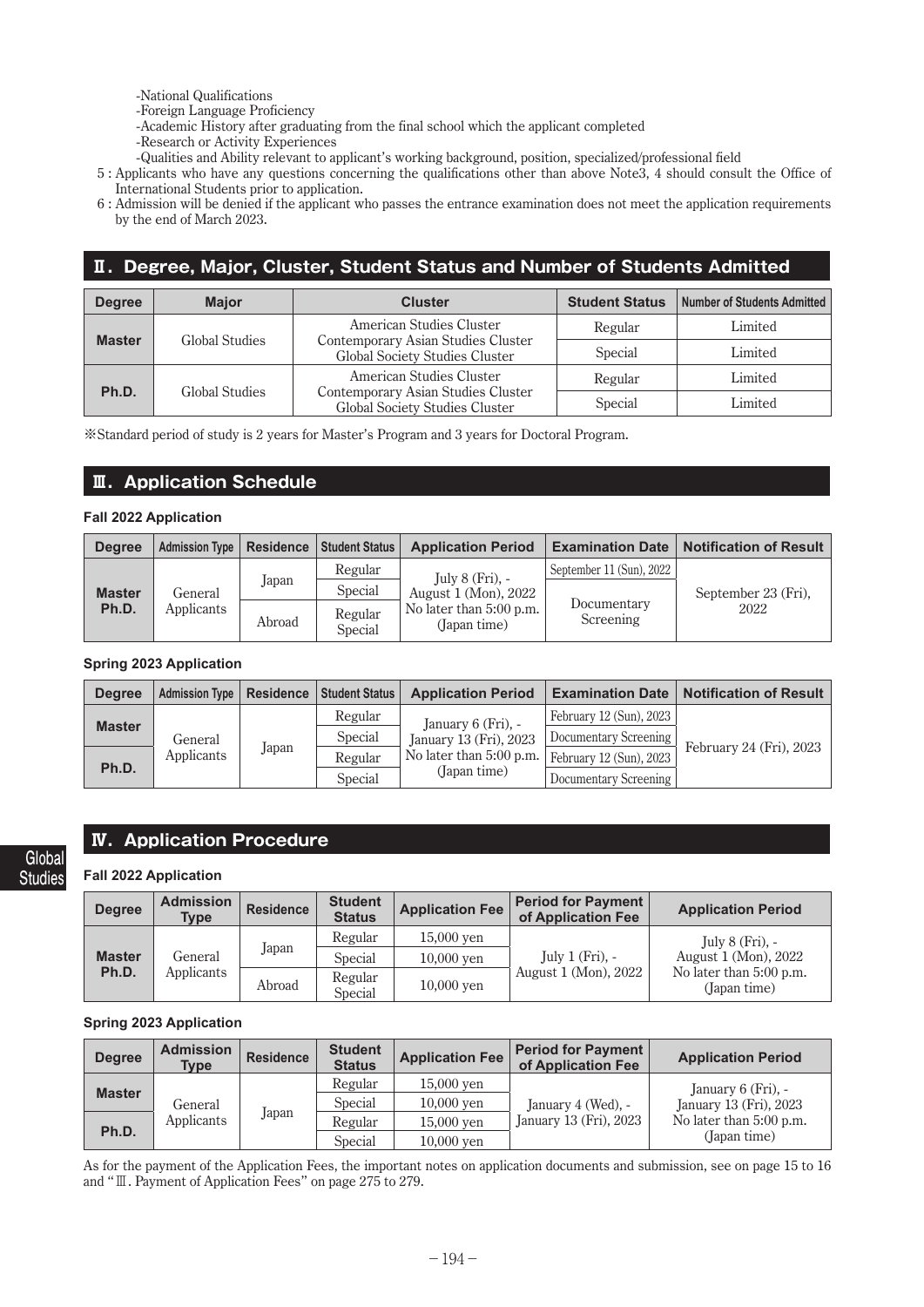# **List of Required Documents for Applicants to the Graduate School of Global Studies for April 2023 Entry**

Name

Circle one you are applying for

Master's Program · Doctoral Program

Check the box  $\square$  to confirm you have prepared all the required documents, and submit the required documents together with this checklist. Print and keep a copy of this checklist for your record as you may be inquired regarding your submission of the documents.

NOTES: Applicants corresponding to the following  $A \cdot B$  are exempted from submission of a part of required documents, which are listed below (※).

- A: International student of the Graduate School of Global Studies, Doshisha University (Special Student of Master's Program) ※ Above-mentioned applicants are exempted from the submission of the documents 2, 3 and 4 in the list below.
- B: International student of the Graduate School of Global Studies, Doshisha University (Special Student of Doctoral Program) ・ Graduated or expected to graduate from the Graduate School of Global Studies, Doshisha University (Master's Degree) by the end of March 2023
	- ・Graduated from the Graduate School of American Studies, Doshisha University (Master's Degree)
	- ※ Above-mentioned applicants are exempted from the submission of the documents 2, 3, 4, 5, 8 and 9 in the list below.

|                         | <b>Type of Document</b>                                                                                                      | <b>Note</b>                                                                                                                                                                                                                                                                                                                                                                                                                                                                                                                                                                                                                                                                                                                                                                                                                                                                                                                                                                                                                                                                                                                                                                                                                                                                                                                                                                                                                                                                                                                                                                                                                                                                                                                                                                                                                                                                                                                                                                                                                                                                                                                                                                                                                                                                                                                                                                                                                                                                                                                                                                                                                                                                                                                                                                                                                                                                                                                                                                                                                                                                                                                                                                                                                                                                                                                                                                                                                                                                                                                                                                                                                                 | <b>Check</b> | For office<br>use only |
|-------------------------|------------------------------------------------------------------------------------------------------------------------------|---------------------------------------------------------------------------------------------------------------------------------------------------------------------------------------------------------------------------------------------------------------------------------------------------------------------------------------------------------------------------------------------------------------------------------------------------------------------------------------------------------------------------------------------------------------------------------------------------------------------------------------------------------------------------------------------------------------------------------------------------------------------------------------------------------------------------------------------------------------------------------------------------------------------------------------------------------------------------------------------------------------------------------------------------------------------------------------------------------------------------------------------------------------------------------------------------------------------------------------------------------------------------------------------------------------------------------------------------------------------------------------------------------------------------------------------------------------------------------------------------------------------------------------------------------------------------------------------------------------------------------------------------------------------------------------------------------------------------------------------------------------------------------------------------------------------------------------------------------------------------------------------------------------------------------------------------------------------------------------------------------------------------------------------------------------------------------------------------------------------------------------------------------------------------------------------------------------------------------------------------------------------------------------------------------------------------------------------------------------------------------------------------------------------------------------------------------------------------------------------------------------------------------------------------------------------------------------------------------------------------------------------------------------------------------------------------------------------------------------------------------------------------------------------------------------------------------------------------------------------------------------------------------------------------------------------------------------------------------------------------------------------------------------------------------------------------------------------------------------------------------------------------------------------------------------------------------------------------------------------------------------------------------------------------------------------------------------------------------------------------------------------------------------------------------------------------------------------------------------------------------------------------------------------------------------------------------------------------------------------------------------------|--------------|------------------------|
| 1                       | <b>Application for Admission to</b><br>Doshisha University (Prescribed<br>Form $\cup$ )                                      | Application form should be filled out by the applicant. ID photo must be attached. Please specify one<br>of the three clusters (American Studies Cluster, Contemporary Asian Studies Cluster, or Global<br>Society Studies Cluster) you wish to be considered for admission in the field "Course/Cluster" in 7.<br>Write "19. The reason for applying to Doshisha University" in Japanese or English.                                                                                                                                                                                                                                                                                                                                                                                                                                                                                                                                                                                                                                                                                                                                                                                                                                                                                                                                                                                                                                                                                                                                                                                                                                                                                                                                                                                                                                                                                                                                                                                                                                                                                                                                                                                                                                                                                                                                                                                                                                                                                                                                                                                                                                                                                                                                                                                                                                                                                                                                                                                                                                                                                                                                                                                                                                                                                                                                                                                                                                                                                                                                                                                                                                       |              |                        |
| $\overline{\mathbf{2}}$ | <b>Letter of Graduation</b><br><b>Confirmation or Graduation</b><br><b>Certificate</b><br>$\&$ Except Applicants A $\cdot$ B | Original: may be returned to the applicant upon request<br>For details, see page 15 5. Important Notes on Application Documents 3 3 and 4.<br>*Applicants to the doctoral program; both graduation certificate and certificate of Master's degree<br>should be submitted if both certificates are issued.                                                                                                                                                                                                                                                                                                                                                                                                                                                                                                                                                                                                                                                                                                                                                                                                                                                                                                                                                                                                                                                                                                                                                                                                                                                                                                                                                                                                                                                                                                                                                                                                                                                                                                                                                                                                                                                                                                                                                                                                                                                                                                                                                                                                                                                                                                                                                                                                                                                                                                                                                                                                                                                                                                                                                                                                                                                                                                                                                                                                                                                                                                                                                                                                                                                                                                                                   |              |                        |
| 3                       | <b>Official Transcripts</b><br>$\&$ Except Applicants A $\cdot$ B                                                            | Original: may be returned to the applicant upon request<br>For details, see page 15   5. Important Notes on Application Documents $(3)$ and $(4)$ .<br>1) Master's Program<br>A list of all undergraduate credits obtained at the applicant's college or university.<br>2) Doctoral Program<br>A list of all previous undergraduate and graduate study credits obtained at the undergraduate and graduate courses.                                                                                                                                                                                                                                                                                                                                                                                                                                                                                                                                                                                                                                                                                                                                                                                                                                                                                                                                                                                                                                                                                                                                                                                                                                                                                                                                                                                                                                                                                                                                                                                                                                                                                                                                                                                                                                                                                                                                                                                                                                                                                                                                                                                                                                                                                                                                                                                                                                                                                                                                                                                                                                                                                                                                                                                                                                                                                                                                                                                                                                                                                                                                                                                                                          |              |                        |
| 4                       | One Letter of Recommendation<br>(Prescribed Form 2)<br>$\&$ Except Applicants $A \cdot B$                                    | Written by a faculty or a staff member of an educational or research institution.<br><b>EXALUST</b> be sealed by a recommender.                                                                                                                                                                                                                                                                                                                                                                                                                                                                                                                                                                                                                                                                                                                                                                                                                                                                                                                                                                                                                                                                                                                                                                                                                                                                                                                                                                                                                                                                                                                                                                                                                                                                                                                                                                                                                                                                                                                                                                                                                                                                                                                                                                                                                                                                                                                                                                                                                                                                                                                                                                                                                                                                                                                                                                                                                                                                                                                                                                                                                                                                                                                                                                                                                                                                                                                                                                                                                                                                                                             |              |                        |
| 5                       | Prescribed Form for Proficiency in<br>Languages (Prescribed Form GS(1)<br><b>Except Applicants B</b>                         | Submit this form even if you have not taken a language proficiency exam.<br>(In that case, please evaluate your abilities using the prescribed form.)                                                                                                                                                                                                                                                                                                                                                                                                                                                                                                                                                                                                                                                                                                                                                                                                                                                                                                                                                                                                                                                                                                                                                                                                                                                                                                                                                                                                                                                                                                                                                                                                                                                                                                                                                                                                                                                                                                                                                                                                                                                                                                                                                                                                                                                                                                                                                                                                                                                                                                                                                                                                                                                                                                                                                                                                                                                                                                                                                                                                                                                                                                                                                                                                                                                                                                                                                                                                                                                                                       |              |                        |
| 6                       | <b>Request Sheet for the Main</b><br><b>Faculty Research Advisor</b><br>(Prescribed Form GS2)-1~3)                           | Fill out and submit a prescribed form of the cluster you wish.                                                                                                                                                                                                                                                                                                                                                                                                                                                                                                                                                                                                                                                                                                                                                                                                                                                                                                                                                                                                                                                                                                                                                                                                                                                                                                                                                                                                                                                                                                                                                                                                                                                                                                                                                                                                                                                                                                                                                                                                                                                                                                                                                                                                                                                                                                                                                                                                                                                                                                                                                                                                                                                                                                                                                                                                                                                                                                                                                                                                                                                                                                                                                                                                                                                                                                                                                                                                                                                                                                                                                                              |              |                        |
| $\overline{7}$          | Plan for Study at Doshisha<br><b>University</b>                                                                              | <b>Master's Program</b><br>An essay which consists of four sections described below must be written in Japanese OR English on A4-size paper.<br>*Please write down each section separately.<br>X The plan must be typed and printed on one side only. <u>Your name must be written on the back</u><br>side so that the examiner cannot identify the applicant.<br>Those who write Section (1) in Japanese must submit an English summary<br>approximately 250 words.<br>Section (1) Your Academic Objectives and Research Proposal for this Program<br>This section should be approximately 2,500 Japanese characters or 1,000 words (in English) long, and<br>should include $[1]$ to $[3]$ below.<br>$[1]$ The title of the research<br>[2] The the other bottline: Describe why your research theme is important, the strengths and<br>weaknesses of previous research in the relevant fields, what will be elucidated, and to what extent<br>it will be pursued in the two years.<br>[3] A bibliography: If necessary, literature in languages other than your native language should be included.<br>NOTE: [1]-[3] should be clearly stated in order.<br>Section (2) Your Academic Background and Accomplishments<br>Please indicate the university, faculty, and department you graduated from and specify what you studied there. If you studied abroad while an undergraduate, please indicate the country and the<br>institution you visited and what you studied there.<br>If you have done any extracurricular or social activities related to the research plan, you can mention them in this section.<br>In addition, if you have any work experience<br>If addution, in you have any work experience (especially that related to your research area a<br>Graduate School), please list it with your job descriptions.<br>This section should have 1,200 characters or less in Japanese or 5<br>Should be approximately 200 Japanese characters or 80 words (in English) long.<br>Doctoral Program<br>An essay which consists of four sections described below must be written in Japanese OR English on A4-size paper.<br>X Please write down each section separately.<br>X Please write down each section separately.<br>X Please write down each section separately.<br>The plan must be typed and printed on one side only. <b>Your name must be written on t</b><br>Section(1) Your Academic Objectives and Research Proposal for this Program<br>This section should be approximately $5,000-10,000$ Japanese characters or $1,250-2,500$ words (in<br>English) long, and should include $[1]$ - $[4]$ .<br>$[1]$ The title of the research<br>[2] The university of related study in the field<br>[2] The objective, method, content, and originality of your research project<br>[4] A bibliography<br><b>1.1.4.2.1.1.4.2.</b><br>NOTE: [1]-[4] should be clearly stated in order.<br>Section (2) Your Academic Background and Accomplishments<br>Please indicate the universities, graduate schools, faculties, and departments where you studied and specify what you<br>studied there. If you studied abroad, please in<br>If you have done any extracurricular or social activities related to the research plan, you can<br>mention them in this section.<br>menton then in this section.<br>In addition, if you have any work experience (especially that related to your research area at the<br>Graduate School), please list it with your job descriptions.<br>This section should have 1,20<br>* Applicants are strongly recommended to contact a professor they wish to work with prior to the application. |              |                        |

**〈Continued on the reverse side〉**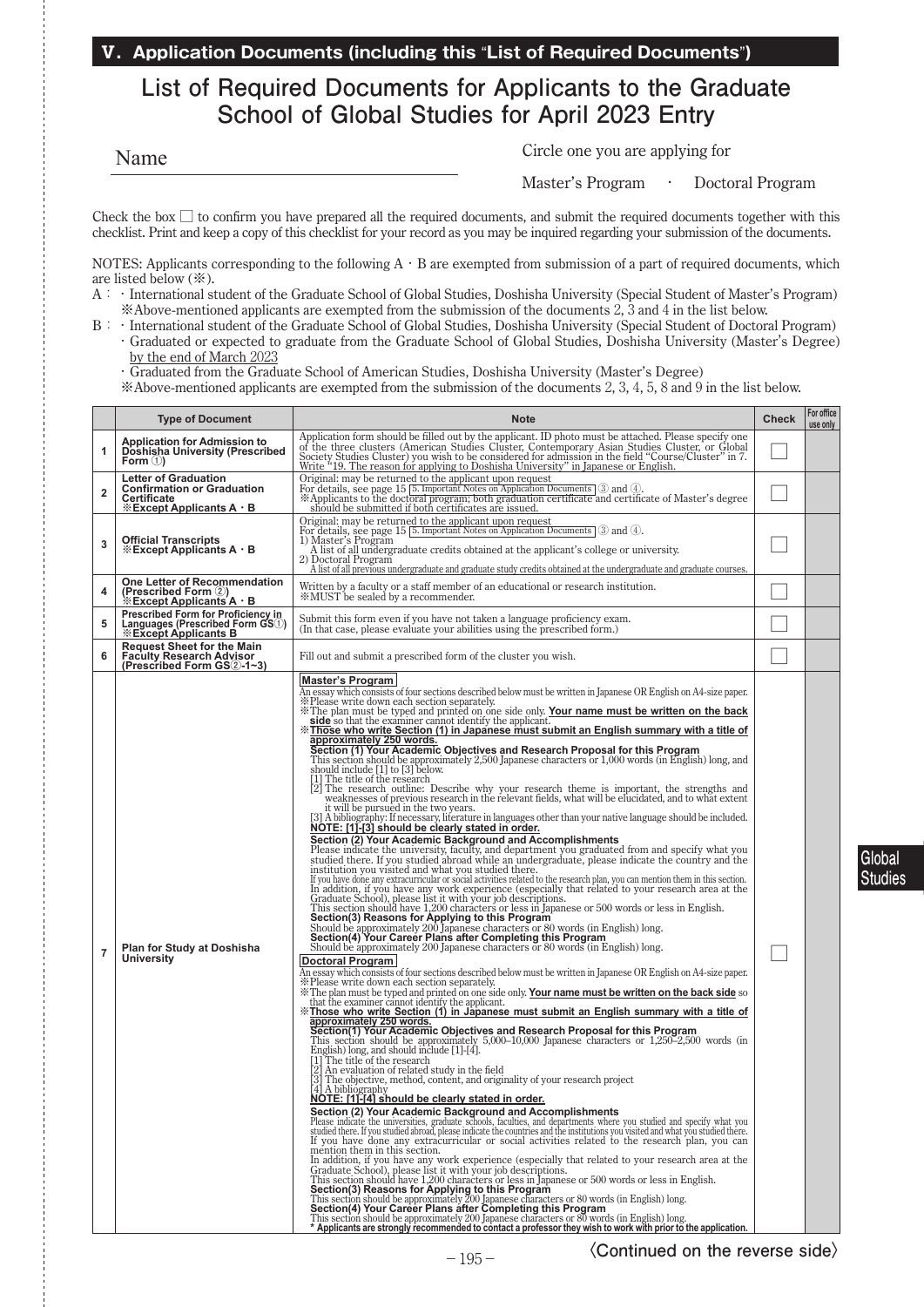Master's Program · Doctoral Program

|    | <b>Type of Document</b>                                                                                                                                                                                                                                                                                                                                                                                                                                                                             | <b>Note</b>                                                                                                                                                                                                                                                                                                                                                                                                                                                                                                                                                                                                                                                                                                                                                                                                                                                                                                                                                                                                                                                                                                                                                                                                                                                     | <b>Check</b>                                                                                                                                               | For office<br>use only |
|----|-----------------------------------------------------------------------------------------------------------------------------------------------------------------------------------------------------------------------------------------------------------------------------------------------------------------------------------------------------------------------------------------------------------------------------------------------------------------------------------------------------|-----------------------------------------------------------------------------------------------------------------------------------------------------------------------------------------------------------------------------------------------------------------------------------------------------------------------------------------------------------------------------------------------------------------------------------------------------------------------------------------------------------------------------------------------------------------------------------------------------------------------------------------------------------------------------------------------------------------------------------------------------------------------------------------------------------------------------------------------------------------------------------------------------------------------------------------------------------------------------------------------------------------------------------------------------------------------------------------------------------------------------------------------------------------------------------------------------------------------------------------------------------------|------------------------------------------------------------------------------------------------------------------------------------------------------------|------------------------|
| 8  | <b>Master's Thesis or Equivalent</b><br>(Applicants to the Doctoral<br>Program only)<br><b><i><b>Except Applicants B</b></i></b>                                                                                                                                                                                                                                                                                                                                                                    | Please submit one copy of your Master's thesis or an equivalent. (It can be a draft or an unpublished<br>manuscript.)<br>Those who submit thesis written in other language than Japanese or English should create and<br>submit table of contents and abstract in Japanese or English (approximately 4,000 characters long in<br>Japanese / 1,000 words in English).<br>Please contact the Office of the Graduate School of Global Studies for further questions.                                                                                                                                                                                                                                                                                                                                                                                                                                                                                                                                                                                                                                                                                                                                                                                               |                                                                                                                                                            |                        |
|    | -Applicants to the Master's<br><b>Program and Doctoral Program</b><br>residing abroad (all clusters)<br>-Applicants to the Doctoral<br><b>Program of American Studies</b><br>Cluster residing in Japan<br><b>Certificate of Language</b><br>Proficiency<br>[Submission is required]<br><b><i><b>Except Applicants B</b></i></b><br><b>Except Applicants to the Doctoral</b><br><b>Program of Contemporary Asian</b><br><b>Studies Cluster and Global</b><br><b>Society Studies Cluster residing</b> | -Applicants residing abroad (all clusters)<br>-Applicants to the Doctoral Program of American Studies Cluster<br>Please submit the original certificate of the most recent TOEFL iBT®TEST, TOEFL® PBT TEST,<br>TOEIC® LISTENING AND READING TEST (TOEIC®TEST) or IELTS (Academic Module). For<br>the 2023 entrance examination, the original certificate acquired with the TOEFL iBT® Home<br>Edition (TOEFL iBT® Special Home Edition) is also acceptable.<br>Those who have the certificate of graduation or graduation letter from a college in a country where<br>English is an official language are exempted from the submission of certificate of TOEFL iBT®TEST,<br>TOEFL® PBT TEST, TOEIC®LISTENING AND READING TEST (TOEIC®TEST) or IELTS<br>(Academic Module).<br>Please check the right box $\square$ if you intend to send your TOEFL $\otimes$ Test or IELTS score report directly from the<br>test center to Doshisha University. Only the score reports which reach Doshisha University on or before the<br>application deadline can be accepted. (Score reports delivered to Doshisha University prior to the application<br>period are also acceptable.) Note we do not respond to the applicants' inquiries about the arrival of their score | Enclosed to<br>Application<br>Documents<br>$-OR -$<br>Submit<br>from the<br>test center<br>$-$ OR $-$<br>Exempted from<br>the submission<br>of Certificate |                        |
| 9  | in Japan<br>Applicants to the Master's Program<br>(all clusters) residing in Japan                                                                                                                                                                                                                                                                                                                                                                                                                  | reports. DI code for TOEFL score report (Institutional Score Report / Official Score Report) is 7078.<br>Applicants to the Master's Program (all clusters) residing in Japan<br>Please submit one original certificate or score report of the following to show your language<br>proficiency. It will be used as a reference for evaluation. A copy is not acceptable. $\mathbb Q$ TOEFL iBT® TEST or TOEFL® PBT TEST<br>2) TOEIC® LISTENING AND READING TEST (TOEIC® TEST)<br>3 IELTS (Academic Module)<br>4) The United Nations Associations Test of English, Level A<br>5 The EIKEN test in Practical English Proficiency, Grade 1<br>6) Certificate of graduation or expected graduation from a university in a country where English is<br>an official language.<br>In addition, those who intend to choose Chinese Studies, Korean Studies, or Japanese Studies in<br>the Contemporary Asian Cluster are encouraged to submit one original certificate or score report<br>of the following as objective proof of their language proficiency. It will be used as a reference for<br>evaluation. A copy is not acceptable.<br><b>Chinese Studies: For Those Who Are Not Native Chinese Speakers</b>                                                         | Enclosed to<br>Application<br>Documents<br>$\cdots$ OR $\cdots$                                                                                            |                        |
|    | <b>Certificate of Language</b><br>Proficiency<br>[Submission is optional]                                                                                                                                                                                                                                                                                                                                                                                                                           | The Chinese Proficiency Test (HSK), administered by the Ministry of Education of the<br>People's Republic of China<br>The CHUKEN test, administered by the Society for Testing Chinese Proficiency, in Japan<br>Korean Studies: For Those Who Are Not Native Korean Speakers<br>The Test of Proficiency in Korean (TOPIK) administered by the National Institute for<br>International Education (NIIED)<br>The Korean Language Proficiency Test administered by the Korean Language Proficiency<br>Association<br>Japanese Studies: For Those Who Are Not Native Japanese speakers<br>The Japanese-Language Proficiency Test (JLPT) administered by the Japan Foundation<br>Please check the right box $\Box$ if you intend to send your TOEFL®Test or IELTS score report directly from the<br>test center to Doshisha University. Only the score reports which reach Doshisha University on or before the<br>application deadline can be accepted. (Score reports delivered to Doshisha University prior to the application<br>period are also acceptable.) Note we do not respond to the applicants' inquiries about the arrival of their score<br>reports. DI code for TOEFL score report (Institutional Score Report / Official Score Report) is 7078.      | Submit<br>from the<br>test center                                                                                                                          |                        |
| 10 | Applicants residing in Japan<br><b>Copy of Resident Card</b><br>or<br>Certificate of Items Stated in<br><b>Resident Register (Must be</b><br>Original)<br>Applicants residing abroad<br><b>Copy of Passport</b><br>or<br>Copy of an Official Government-<br>issued ID<br><b>Example 23. Residence [Japan or Abroad]</b><br>under 1. Application Flowchart On<br>page 5 carefully and submit the<br>document required for the category<br>that applies to you.                                       | Applicants residing in Japan<br>Either of the following $(1)$ or $(2)$ :<br>1) Resident Card: submit copies of both front and back of the card, in A4 size.<br>2 Certificate of Items Stated in Resident Register: must include nationality, status of residence,<br>period of stay and date of expiration.<br>Applicants residing abroad<br>Either of the following $(1)$ or $(2)$ :<br>(1) Passport: submit a copy of the page, in A4 size, which includes your photograph and name.<br>2 If you do not have a passport, a copy of an official government-issued ID with your photo must be<br>submitted.                                                                                                                                                                                                                                                                                                                                                                                                                                                                                                                                                                                                                                                     |                                                                                                                                                            |                        |
| 11 | <b>Examination Admission Card</b><br>(Prescribed Form 4)                                                                                                                                                                                                                                                                                                                                                                                                                                            | Please fill out the examination admission card. After receipt of the completed documents, an<br>examination admission card with examinee's number printed on it will be sent only to Hapan                                                                                                                                                                                                                                                                                                                                                                                                                                                                                                                                                                                                                                                                                                                                                                                                                                                                                                                                                                                                                                                                      |                                                                                                                                                            |                        |
| 12 | <b>Photo Identification Card</b><br>(Prescribed Form 4)                                                                                                                                                                                                                                                                                                                                                                                                                                             | applicant for [Regular] student.<br>An affix photograph in space provided on photo identification card. (Photograph should have been<br>taken within 3 months prior to application and should be 3cm H $\times$ 2.4cm W, clearly displaying a<br>frontal, hatless view of the upper part of the body. Be sure to write your name and birth date on the<br>back of the photograph.) When your admission is permitted, the photograph will be used for your<br>student ID card, database of students admitted, etc.                                                                                                                                                                                                                                                                                                                                                                                                                                                                                                                                                                                                                                                                                                                                               |                                                                                                                                                            |                        |
| 13 | <b>Proof of Payment of Application</b><br>Fee                                                                                                                                                                                                                                                                                                                                                                                                                                                       | Payment by credit card<br>Submit a copy (A4-size or similarly sized paper) of the remittance "Result" page.<br><b>Payment at convenience store (Applicants residing in Japan only)</b><br>Paste the certificate of payment on the prescribed "Pasteboard for the Receipt of Remittance<br>(Prescribed Form (7))."<br>Payment by bank transfer (Applicants residing in Japan only)<br>The receipt of the remittance of the Application Fee (Prescribed Form $(6-1, 6-2, 6-3)$ or $(6-4)$ ) bearing the<br>authorization of the remittance bank must be pasted onto the prescribed "Pasteboard for the Receipt of<br>Remittance" (Prescribed Form (7)).<br>Remittance from a financial institution (Applicants residing abroad only)<br>Submit the receipt of the remittance bearing the authorization of your remittance bank.                                                                                                                                                                                                                                                                                                                                                                                                                                   |                                                                                                                                                            |                        |
| 14 | <b>Mailing Label</b><br>(Prescribed Form 5)                                                                                                                                                                                                                                                                                                                                                                                                                                                         | Please write your name and mailing address to receive information about examination and your<br>examination result, etc.                                                                                                                                                                                                                                                                                                                                                                                                                                                                                                                                                                                                                                                                                                                                                                                                                                                                                                                                                                                                                                                                                                                                        |                                                                                                                                                            |                        |
| 15 | <b>List of Required Documents</b><br>(this form)                                                                                                                                                                                                                                                                                                                                                                                                                                                    | Please make sure that you have all the required documents with the checklist, which must be<br>submitted along with the required documents.                                                                                                                                                                                                                                                                                                                                                                                                                                                                                                                                                                                                                                                                                                                                                                                                                                                                                                                                                                                                                                                                                                                     |                                                                                                                                                            |                        |
|    |                                                                                                                                                                                                                                                                                                                                                                                                                                                                                                     | Those who wish to have their original document(s) returned                                                                                                                                                                                                                                                                                                                                                                                                                                                                                                                                                                                                                                                                                                                                                                                                                                                                                                                                                                                                                                                                                                                                                                                                      |                                                                                                                                                            |                        |
|    | <b>Request for Returning Original</b><br><b>Document</b><br><b>XNo Prescribed Form</b>                                                                                                                                                                                                                                                                                                                                                                                                              | Does your request for returning original document include 1) name of the document, 2) your name, and 3)<br>address to which the document should be returned?<br>* Documents submitted will generally not be returned to the applicant; however, document(s) that cannot<br>be reissued, such as a diploma, may be returned.<br>We will return such document(s) only when a request for returning original document is enclosed<br>in the application packet.                                                                                                                                                                                                                                                                                                                                                                                                                                                                                                                                                                                                                                                                                                                                                                                                    |                                                                                                                                                            |                        |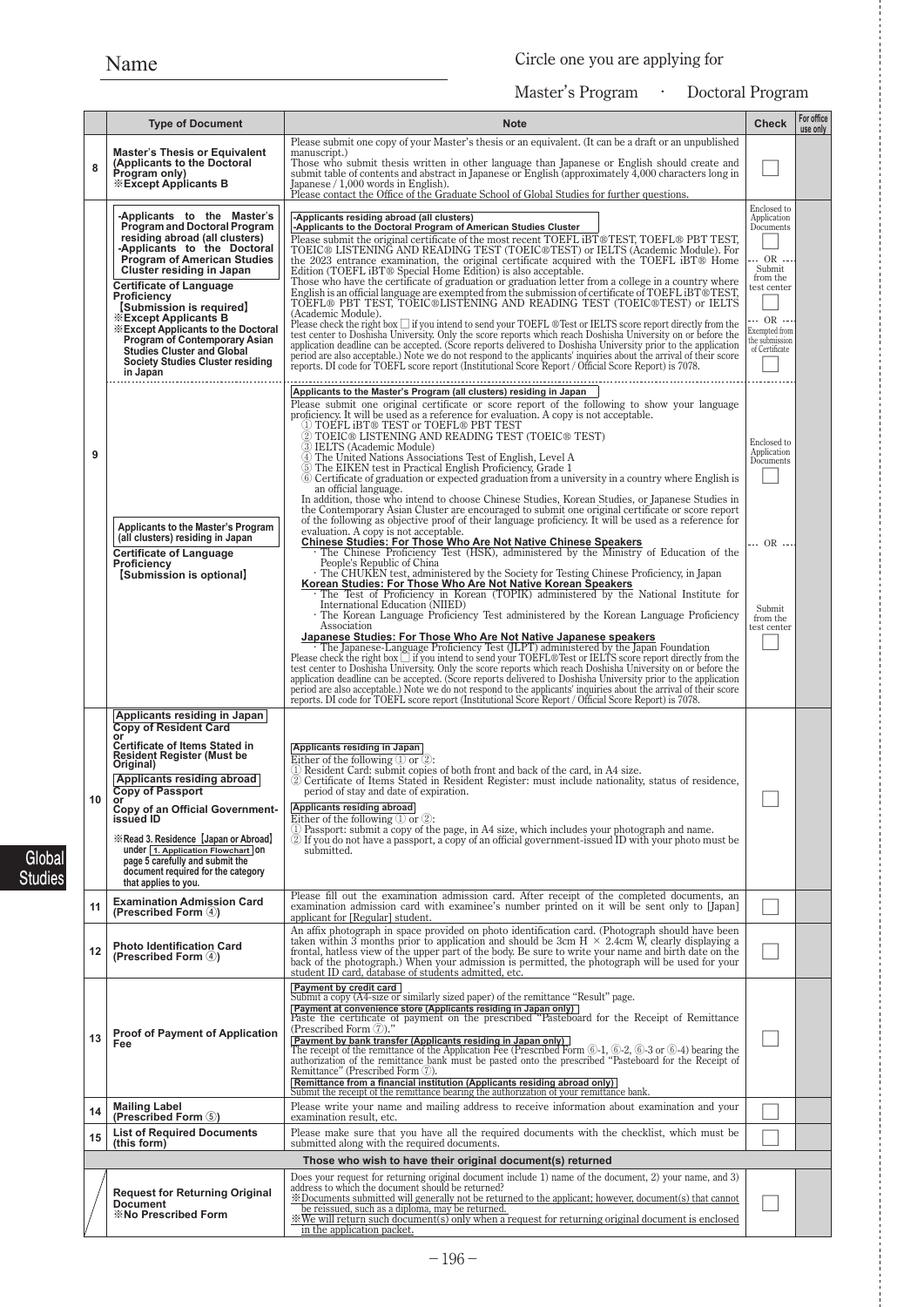# **Ⅵ.Selection Process**

| <b>Degree</b> | <b>Admission</b><br><b>Type</b> | <b>Residence</b> | <b>Student</b><br><b>Status</b> | <b>Selection Process</b>                                                                                                                                                                                                            |
|---------------|---------------------------------|------------------|---------------------------------|-------------------------------------------------------------------------------------------------------------------------------------------------------------------------------------------------------------------------------------|
| <b>Master</b> | General<br>Applicants           | Japan            | Regular                         | The selection is made based on a comprehensive consideration of the<br>application documents and the result of oral examination.                                                                                                    |
|               |                                 |                  | Special                         | Admission will be decided solely on application documents. When necessary,                                                                                                                                                          |
|               |                                 | Abroad           | Regular<br>Special              | we may ask questions online to the applicants individually about the contents<br>of research plans, etc. Also, prior to the application, applicants are strongly<br>recommended to contact a professor whom they wish to work with. |

| <b>Degree</b> | <b>Admission</b><br><b>Type</b> | <b>Residence</b> | <b>Student</b><br><b>Status</b> | <b>Selection Process</b>                                                                                                                                                                                                                                       |
|---------------|---------------------------------|------------------|---------------------------------|----------------------------------------------------------------------------------------------------------------------------------------------------------------------------------------------------------------------------------------------------------------|
|               | General                         | Japan            | Regular                         | The selection is made based on a comprehensive consideration of the<br>application documents and the result of oral examination. Also, prior to<br>the application, applicants are strongly recommended to contact a<br>professor whom they wish to work with. |
| Ph.D.         | Applicants                      |                  | Special                         | Admission will be decided solely on application documents. When necessary,                                                                                                                                                                                     |
|               |                                 |                  | Abroad                          | Regular<br>Special                                                                                                                                                                                                                                             |

#### **■Examination Admission Card (for Applicants of "Residence: Japan" AND "Student Status: Regular")**

Numbered examination admission cards will be sent out around September 1, 2022 for fall 2022 application or February 2, 2023 for spring 2023 application after confirmation that the applicant is qualified to apply. If you do not receive the examination admission card by September 6, 2022 for fall 2022 application or by February 7, 2023 for spring 2023 application, contact the Office of the Graduate School of Global Studies.

- ※ After the University receives their application forms, applicants will be notified of the place and time of the written and oral examinations.
- ※ Inquiries regarding the venue, time, subjects, etc. of the entrance examination after receiving the examination admission card may be directly sent to the Office of Graduate School of Global Studies.

# **Ⅶ.Examination Date / Subjects / Venue**

### **■Master**'**s Program (Regular Students)**

**American Studies Cluster**

| Date of examination       | 9:30 | $\sim$           | <b>Examination Venue</b> |
|---------------------------|------|------------------|--------------------------|
| <b>September 11, 2022</b> |      | Oral Examination | Karasuma Campus          |
|                           |      |                  |                          |
|                           |      |                  |                          |
| Date of examination       | 9:30 | $\sim$           | <b>Examination Venue</b> |

### **Contemporary Asian Studies Cluster**

**※** Please be aware that courses in Contemporary Asian Studies Cluster Master's Program are basically conducted in Japanese.

| Date of examination       | 9:30 | $\sim$           | <b>Examination Venue</b> |
|---------------------------|------|------------------|--------------------------|
| <b>September 11, 2022</b> |      | Oral Examination | Karasuma Campus          |
| Date of examination       | 9:30 | $\sim$           | <b>Examination Venue</b> |
| <b>February 12, 2023</b>  |      | Oral Examination | Karasuma Campus          |